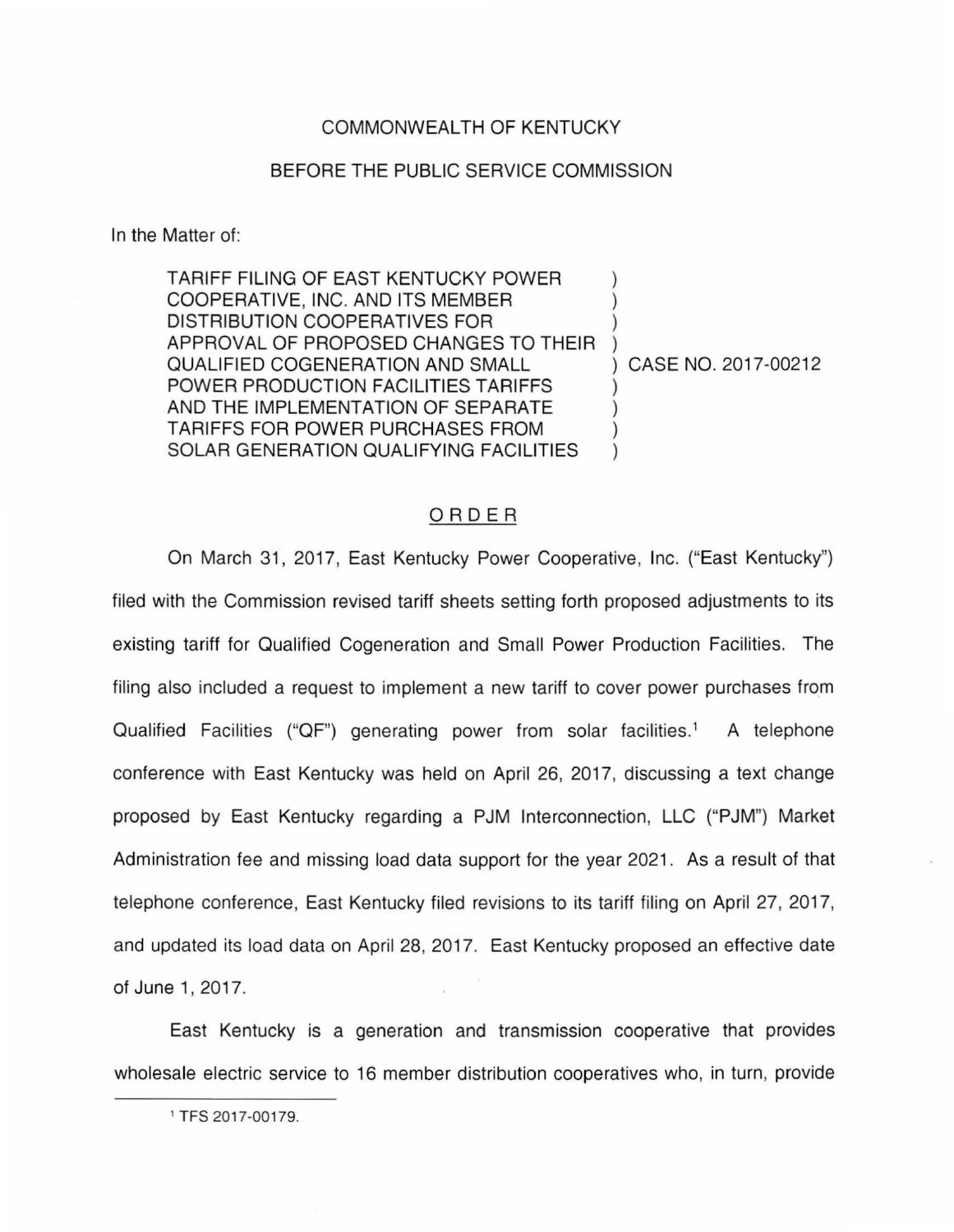retail electric service to approximately 530,000 customers. All 16 distribution cooperatives have filed proposed tariffs mirroring East Kentucky's proposed revisions.

The 16 distribution cooperatives, and their corresponding tariff filing numbers, are:

Big Sandy Rural Electric Cooperative Corporation (TFS2017-00166) Blue Grass Rural Electric Cooperative Corporation (TFS2017 -00167) Clark Energy Cooperative, Inc. (TFS2017-00177) Cumberland Valley Electric, Inc. (TFS2017 -00168) Farmers Rural Electric Cooperative Corporation (TFS2017-00176) Fleming-Mason Energy Cooperative (TFS2017 -00163) Grayson Rural Electric Cooperative Corporation (TFS2017 -00186) Inter-County Energy Cooperative Corporation (TFS2017 -00162) Jackson Energy Cooperative (TFS2017 -00188) Licking Valley Rural Electric Cooperative Corporation (TFS2017-00180) Nolin Rural Electric Cooperative (TFS2017-00184) Owen Electric Cooperative, Inc. (TFS2017-00182) Salt River Electric Cooperative Corporation (TFS2017-00181) Shelby Energy Cooperative, Inc. (TFS2017-00183) South Kentucky Rural Electric Cooperative Corporation (TFS2017 -00185) Taylor County Rural Electric Cooperative Corporation (TFS2017 -00169)

The revisions to the Qualified Cogeneration and Small Power Production Facilities tariffs include: 1) updating capacity and energy pricing; 2) text changes resulting in the consistent use of "OF" for qualifying facilities and "EKPC" for East Kentucky; 3) implementation of an adjustment to the energy rates for a market administration fee of \$0.0008 per kilowatt-hour ("kWh"), which will be updated each year; 4) a disclosure that solar generation is covered under a different tariff and approval of said tariff; and 5) a proposal to include language in East Kentucky's current Cogeneration and Small Power Production Power Purchase Rate Schedule Over 100 kW and in its proposed Cogeneration and Small Power Production Power Purchase Rate Schedule from Solar Generation stating that East Kentucky is not obligated to purchase energy and/or capacity from a OF with a net capacity over 20 megawatts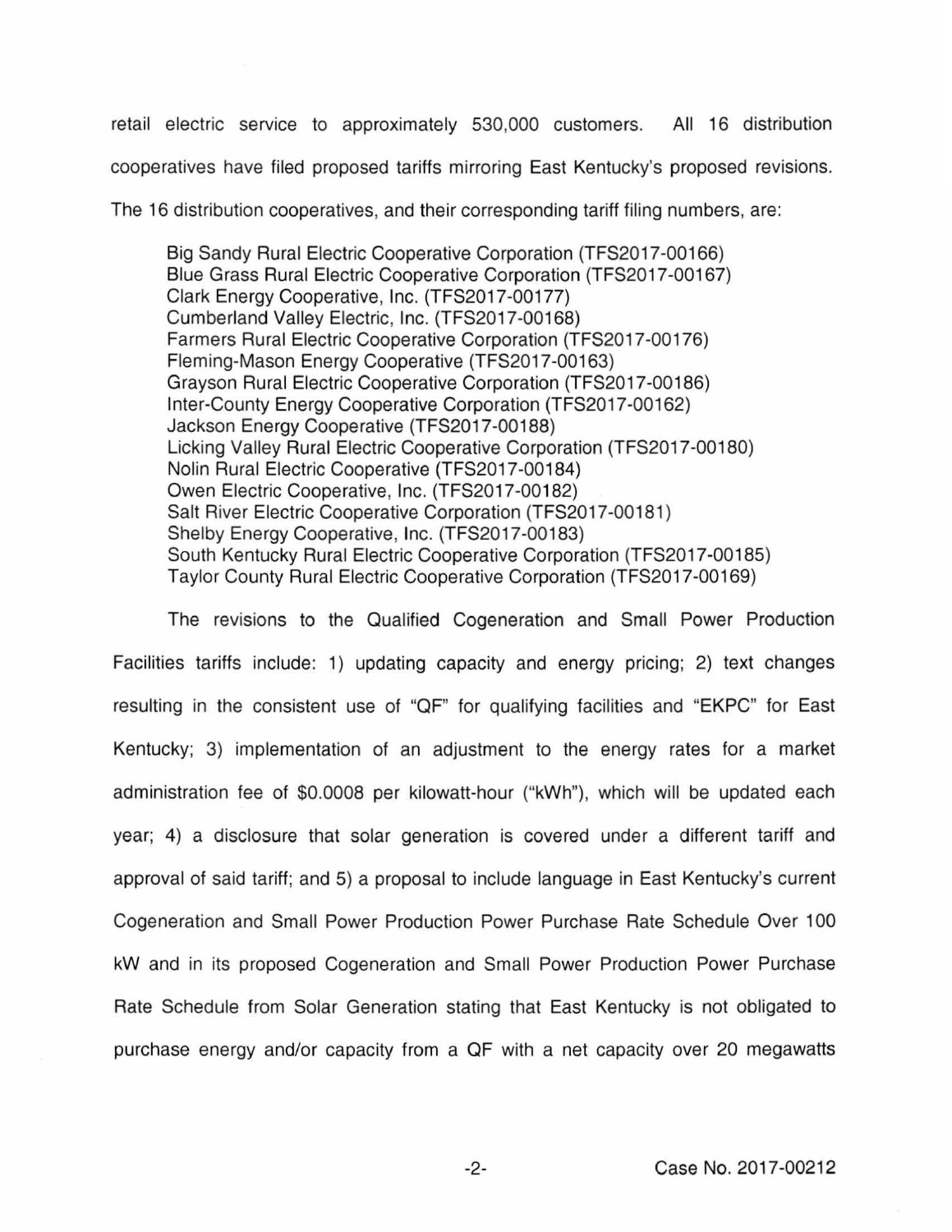("MW") pursuant to Federal Energy Regulatory Commission ("FERC") regulations 18 C.F.R. 292, Sections 303(a), 309, and 310.

As a PJM member, East Kentucky incurs certain costs associated with its participation in the PJM energy markets. East Kentucky states that it believes it is reasonable that the prices East Kentucky pays to QFs reflect a portion of East Kentucky's market-participation costs. East Kentucky proposes to update the marketparticipation fee each year. On May 18, 2017, Commission Staff requested and East Kentucky provided support for how the market-participation fee was calculated.

Due to the establishment of its Community Solar Program in Case No. 2016- 00269,<sup>2</sup> East Kentucky states that it believes it is reasonable that the rates its pays QFs generating power from solar facilities be on the same basis as capacity and energy rates determined under the Community Solar Tariff, which is based on the value of that generation in the PJM market. East Kentucky is proposing that all QF solar generation, regardless of size, be treated in the same manner.

East Kentucky filed an application with FERC on November 4, 2016, for a ruling that East Kentucky would no longer be required under Section 292.303(a) of FERC's regulations to enter into new contracts or obligations to purchase electric energy and/or capacity from qualifying cogeneration facilities or qualifying small power production facilities with a net capacity over 20 megawatts on a service territory-wide basis. The application was amended on December 7, 2016. On March 10, 2017, due to FERC's lack of a quorum, the FERC Secretary indicated that FERC was not able to make a final determination on East Kentucky's application, and the application was denied without

<sup>&</sup>lt;sup>2</sup> Case No. 2016-00269, Application of East Kentucky Power Cooperative, Inc. for Issuance of a Certificate of Public Convenience and Necessity, Approval of Certain Assumption of Evidences of Indebtedness and Establishment of a Community Solar Tariff (Ky. PSC Nov. 22, 2016).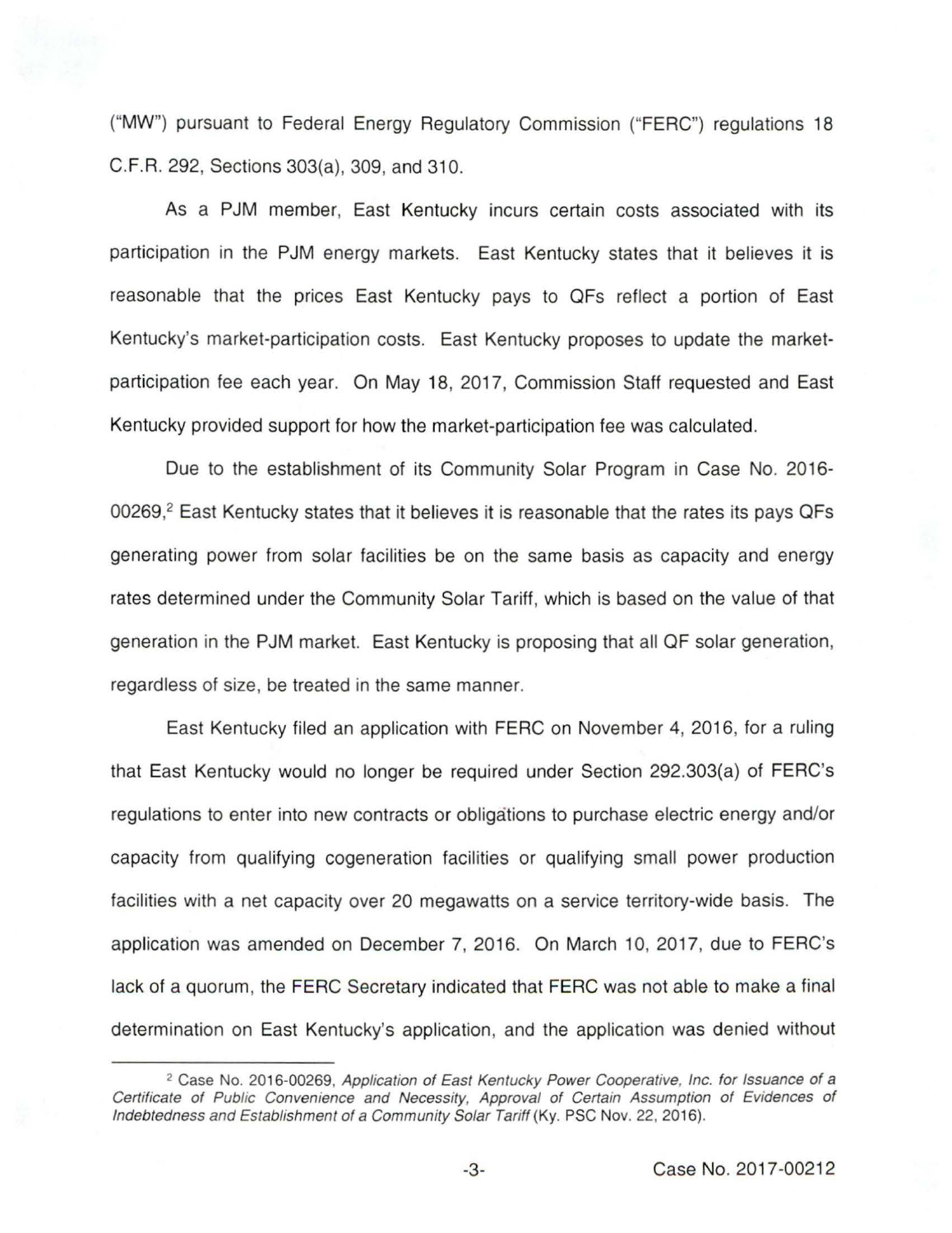prejudice. East Kentucky filed a new application with FERC on March 13, 2017, and that matter is still pending as of the date of this Order. East Kentucky states that it believes the application will be granted once FERC has a quorum.

Based on a review of the tariff revisions filed by East Kentucky and its distribution cooperatives, the Commission finds that an investigation will be necessary to determine the reasonableness of the proposed revisions and that the investigation cannot be completed by June 1, 2017. Therefore, pursuant to KRS 278.190(2), the Commission will suspend the proposed effective date for five months.

IT IS THEREFORE ORDERED that:

1. East Kentucky and each of its 16 distribution cooperatives shall be parties to this case.

2. The proposed tariff revisions, which are to be effective on June 1, 2017, are suspended for five months, up to and including October 31, 2017.

By the Commission



ATTEST: atherry **ecutive Director**